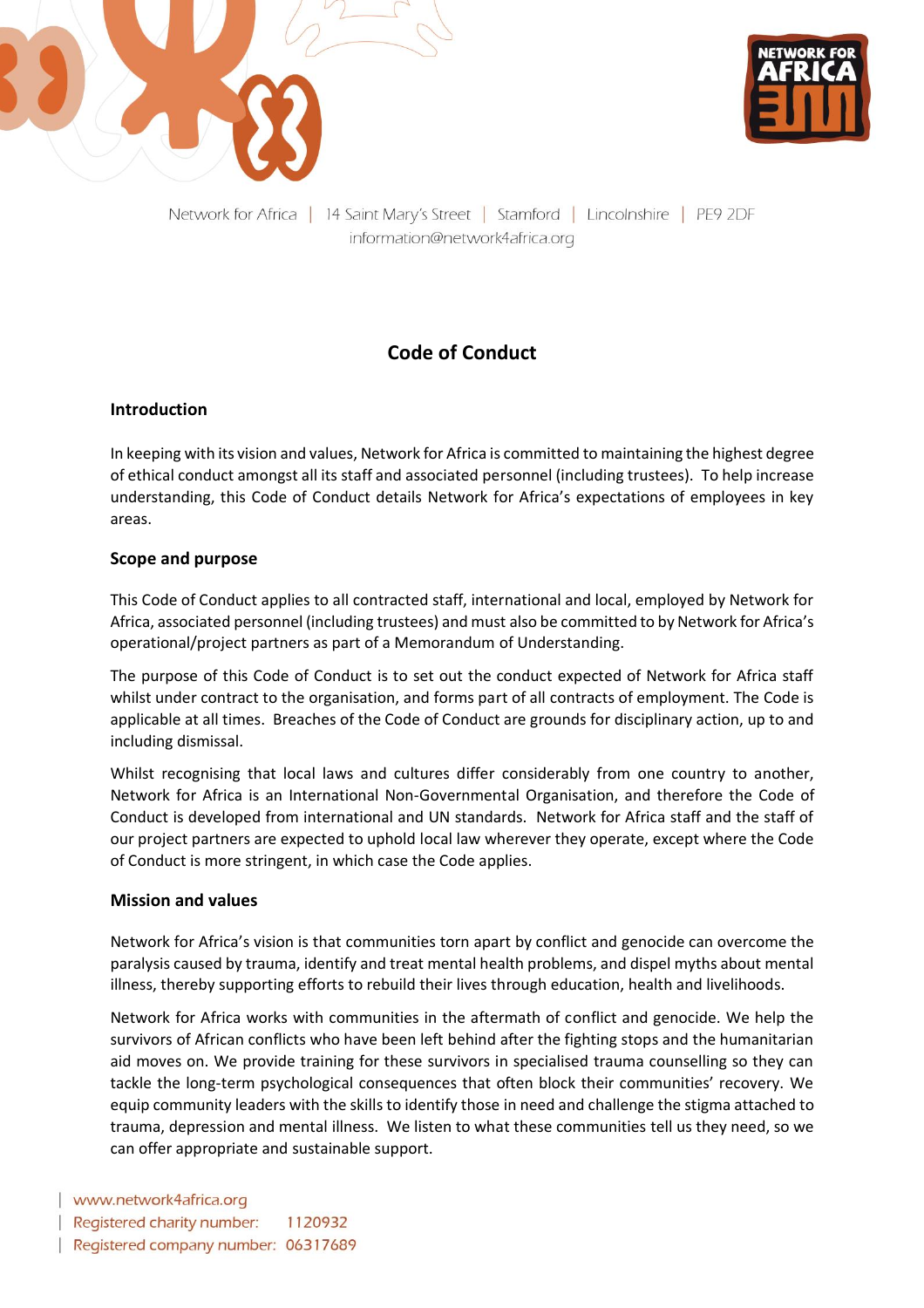# **Code of Conduct Standards**

I will:

Uphold the integrity and reputation of Network for Africa by ensuring that my professional and personal conduct is consistent with Network for Africa's values and standards

- I will treat all people fairly with respect and dignity
- When working in an international context or travelling internationally on behalf of Network for Africa, I will be observant of all local laws and be sensitive to local customs
- I will seek to ensure that my conduct does not bring Network for Africa into disrepute and does not impact on or undermine my ability to undertake the role for which I am employed
- I will not work under the influence of alcohol or use, or be in possession of, illegal substances on Network for Africa premises or accommodation

Not engage in abusive or exploitative conduct

- I will not engage in sexual activity with children (persons under the age of 18). Mistaken belief in the age of a child is not a defence
- I will not exchange money, employment, goods or services for sex, including sexual favours or other forms of humiliating, degrading or exploitative behaviour. This includes any exchange of assistance that is due to beneficiaries of assistance
- I will not engage in sexual relationships with beneficiaries of assistance, since they are based on inherently unequal power dynamics
- I will not engage in any commercially exploitative activities with anyone (particularly children or at-risk adults) including child labour or trafficking
- I will not physically assault anyone (particularly a child or an at-risk adult)
- I will not emotionally or psychologically abuse anyone (particularly a child or an at-risk adult)

Ensure the safety, health and welfare of all Network for Africa staff members and associated personnel (volunteers, partners, suppliers and contractors)

- I will adhere to all legal and organisational health and safety requirements in force at my location of work
- I will comply with any local security guidelines and be pro-active in informing management of any necessary changes to such guidelines
- I will behave in a manner such as to avoid any unnecessary risk to the safety, health and welfare of myself and others, including partner organisations and communities with whom we work

Be responsible for the use of information, assets and resources to which I have access by reason of my employment with Network for Africa

- I will ensure that I use Network for Africa assets and resources entrusted to me in a responsible manner and will account for all money and property
- I will not use Network for Africa's IT equipment, software or e-mail and social media platforms to engage in activity that is illegal under local or international law or that encourages conduct that would constitute a criminal offence. This includes any material that intimidates or harasses any group based on protected characteristics, or encourages extremism
- I will not use Network for Africa's IT equipment to view, download, create, distribute or save in any format inappropriate or abusive material including but not limited to pornography or depictions of child abuse

Perform my duties and conduct my private life in a manner that avoids conflicts of interest

• I will declare any financial, personal or family (or close intimate relationship) interest in matters of official business which may impact on the work of Network for Africa